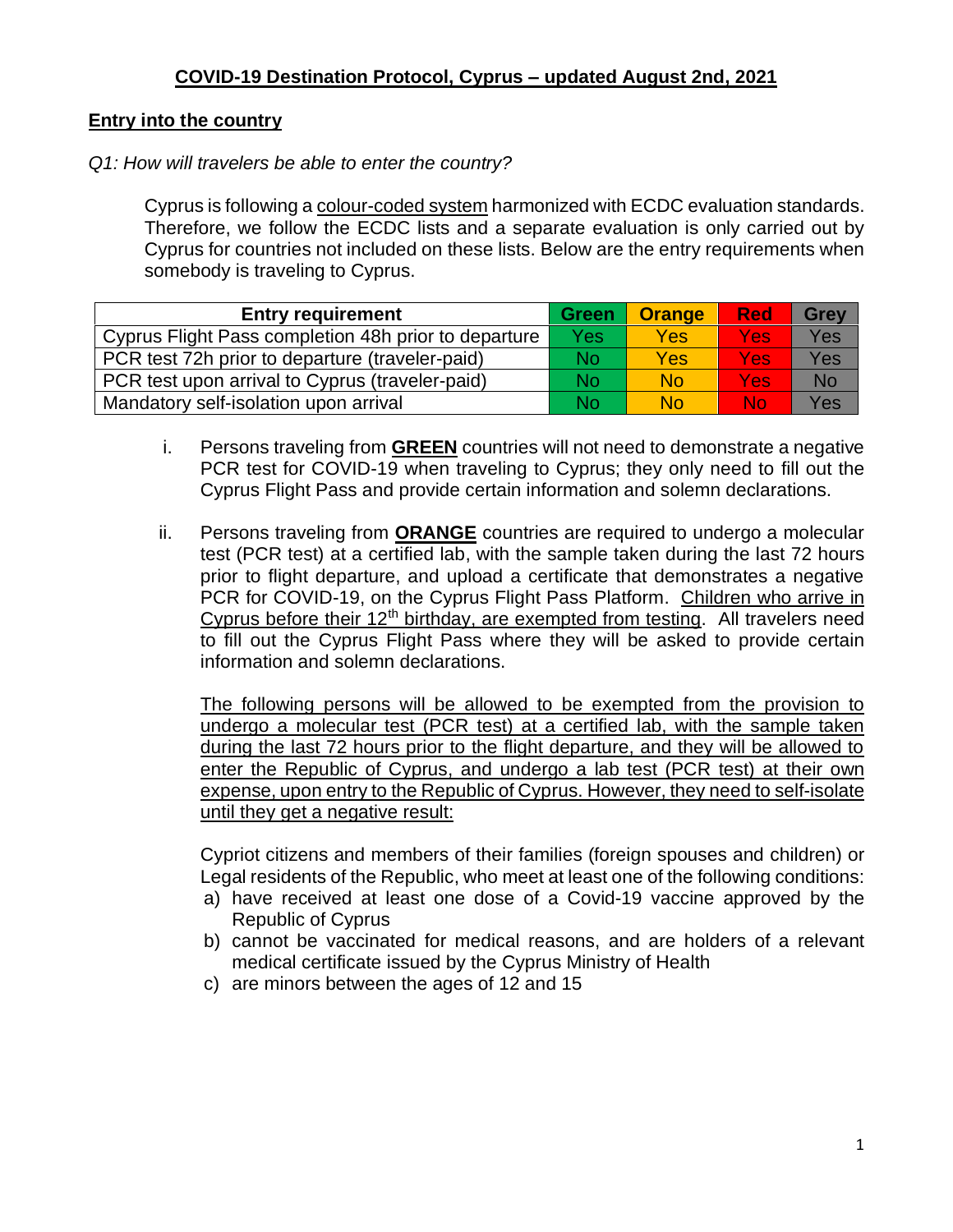iii. Persons traveling from **RED** countries are required to undergo a molecular test (PCR test) at a certified lab, with the sample taken during the last 72 hours prior to flight departure, and upload a certificate that demonstrates a negative PCR for COVID-19, on the Cyprus Flight Pass Platform. They will also need to pay for and undergo a molecular PCR test upon arrival to Cyprus, the cost of which is 15 Euros at Larnaca airport and 19 Euros at Paphos airport; results of the test will be available within 3 hours on the digital platform [www.covid-testcyprus.com.](https://www.covid-testcyprus.com/) Children, who arrive in Cyprus before their  $12<sup>th</sup>$  birthday, are exempted from testing. All travelers need to fill out the Cyprus Flight Pass where they will be asked to provide certain information and solemn declarations.

The following persons will be allowed to be exempted from the provision to undergo a molecular test (PCR test) at a certified lab, with the sample taken during the last 72 hours prior to the flight departure, and they will be allowed to enter the Republic of Cyprus having undergone a lab test at their own expense, upon entry to the Republic of Cyprus:

Cypriot citizens and members of their families (foreign spouses and children) or Legal residents of the Republic, who meet at least one of the following conditions:

- a) have received at least one dose of a Covid-19 vaccine approved by the Republic of Cyprus
- b) cannot be vaccinated for medical reasons, and are holders of a relevant medical certificate issued by the Cyprus Ministry of Health
- c) are minors between the ages of 12 and 15

These persons may choose to undergo one lab test, namely upon their arrival to Cyprus, but must then remain in a status of obligatory self-isolation for a minimum of 72 hours from the time of their arrival. After the 72 hour self-isolation, they must undergo a second PCR test for Covid-19, again at their own expense. They are released from self-isolation after a negative test result which must be submitted to the electronic address [monada@mphs.moh.gov.cy](mailto:monada@mphs.moh.gov.cy)

- iv. Travel from **GREY** countries, is allowed only for:
	- 1. Cypriot citizens and their family members (spouses and children)
	- 2. Persons legally residing in the Republic of Cyprus
	- 3. EU citizens, citizens of European Economic Area (including Iceland,

Lichtenstein, Norway) and Switzerland

4. Persons allowed to enter the Republic of Cyprus in accordance with the Vienna **Convention** 

5. Citizens of third countries**,** provided they obtain prior special permission from the Republic of Cyprus, as defined under the Infectious Diseases Decree (N.2/2021 8.1.21), as amended. The application for a Special Permission must be submitted on the Cyprus Flight Pass Platform [\(https://cyprusflightpass.gov.cy/en/special](https://cyprusflightpass.gov.cy/en/special-permission)[permission\)](https://cyprusflightpass.gov.cy/en/special-permission).

Note: European Union citizens, citizens of European Economic Area (including Iceland, Lichtenstein, Norway), citizens of Switzerland and citizens of third countries, must undergo a molecular test prior to departure, as stipulated above.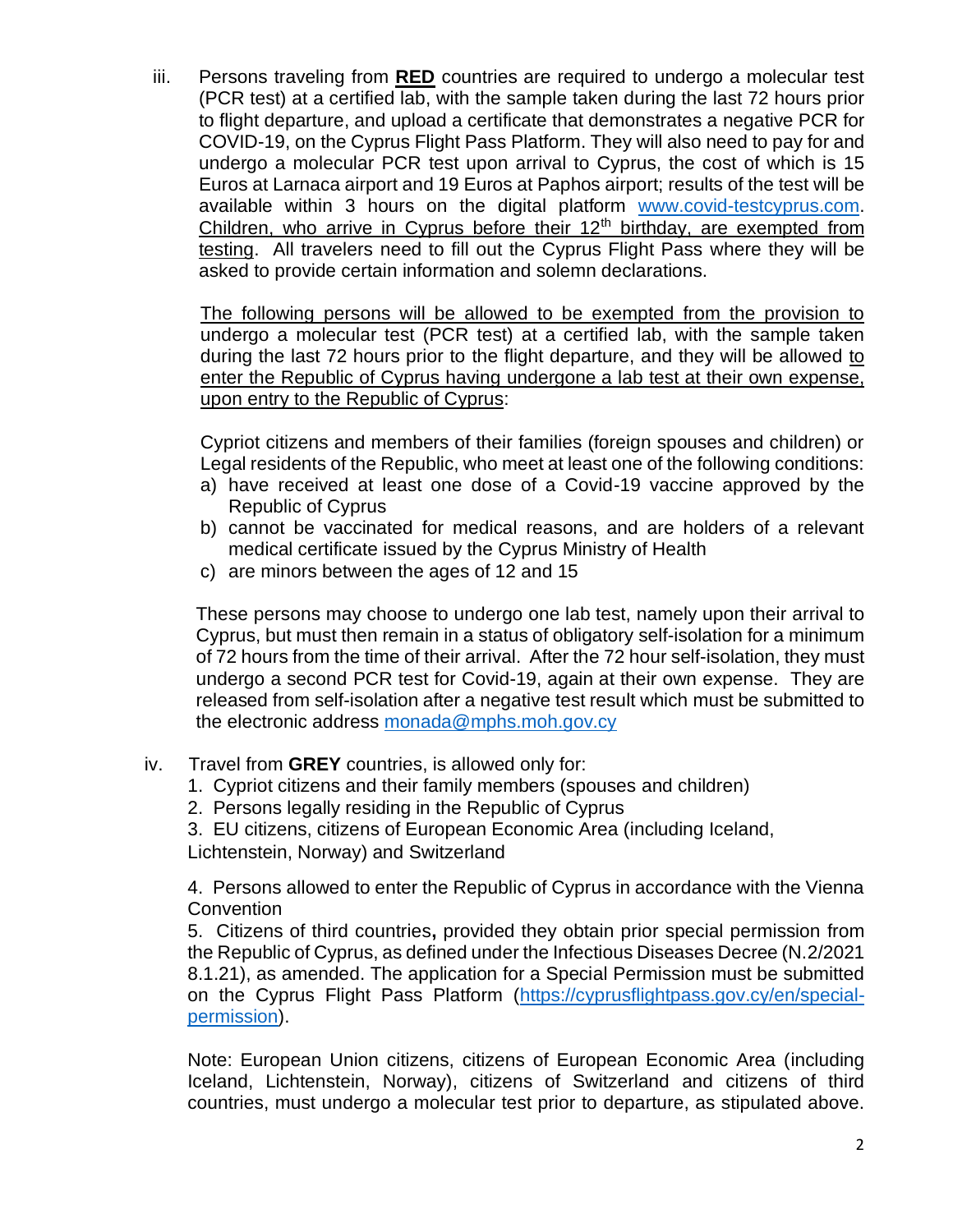The other categories of passengers have the choice of either taking the test prior to their departure or taking it upon entry to the Republic of Cyprus, at their own expense.

Persons traveling from **GREY** countries are required to undergo a molecular test (PCR test) at a certified lab, with the sample taken during the last 72 hours prior to the flight departure, and upload a certificate that demonstrates a negative PCR for COVID-19, on the Cyprus Flight Pass Platform. In addition, they will remain in a status of obligatory self-isolation / quarantine for fourteen (14) days or a status of obligatory self-isolation / quarantine for seven (7) days, provided they undergo another PCR test for Covid-19 on the 7th day, at their own expense. The result of the lab test must be submitted to the electronic address [monada@mphs.moh.gov.cy](mailto:monada@mphs.moh.gov.cy). Children who arrive in Cyprus before their 12<sup>th</sup> birthday, are exempted from testing. All travelers need to fill out the Cyprus Flight Pass where they will be asked to provide certain information and solemn declarations.

- v. The full list of categorized countries can be found on [www.cyprusflightpass.gov.cy.](http://www.cyprusflightpass.gov.cy/) Travelers should constantly visit this platform in order to remain up to date about possible changes that may affect their trip.
- *Q2: What other documentation is necessary for traveling to Cyprus?* 
	- a. 'Cyprus Flight Pass' can be issued on the website [www.cyprusflightpass.gov.cy.](http://www.cyprusflightpass.gov.cy/) All passengers traveling to the Republic of Cyprus need to fill out and submit in advance, all required information and documents; use of the platform is obligatory for anyone who wishes to fly to the Republic of Cyprus. ONLY in the event of a technical problem or scheduled maintenance of the electronic platform (officially announced on the electronic platform) will passengers be allowed to fill in the required forms, on paper. These can be downloaded from [https://cyprusflightpass.gov.cy/en/download-forms.](https://cyprusflightpass.gov.cy/en/download-forms) In this case, travelers have to carry with them, in paper form, the required documentation.
	- b. The flight pass will include the following points: a) personal information of the passenger, b) declaration whether or not a person has traveled to/from/through or stayed/lived in a country with less favourable epidemiological criteria compared to the country of departure within 14 days before their arrival to the Republic of Cyprus, c) confirmation that a person has not experienced one of the following symptoms – fever, cough, fatigue, headache, muscle or body aches, loss of taste or smell, shortness of breath or difficulty breathing, sore throat, congestion or runny nose within the last 14 days or he/she has not been in close contact with a COVID-19 confirmed case within the last 14 days, d) disclaimer that travel is taking place at a person's own responsibility, and that the Republic of Cyprus or businesses operating within it, cannot be held liable for infection at any point during the travel process, e) disclaimer that upon return to their country of origin, a person will notify the Health Authorities of Cyprus, should they display COVID-19 disease in the 14 days after leaving the island, f) request form for citizens of third countries travelling from Grey Category Countries, wishing to acquire special permission, by submitting their requests electronically through the following link: <https://cyprusflightpass.gov.cy/en/special-permission>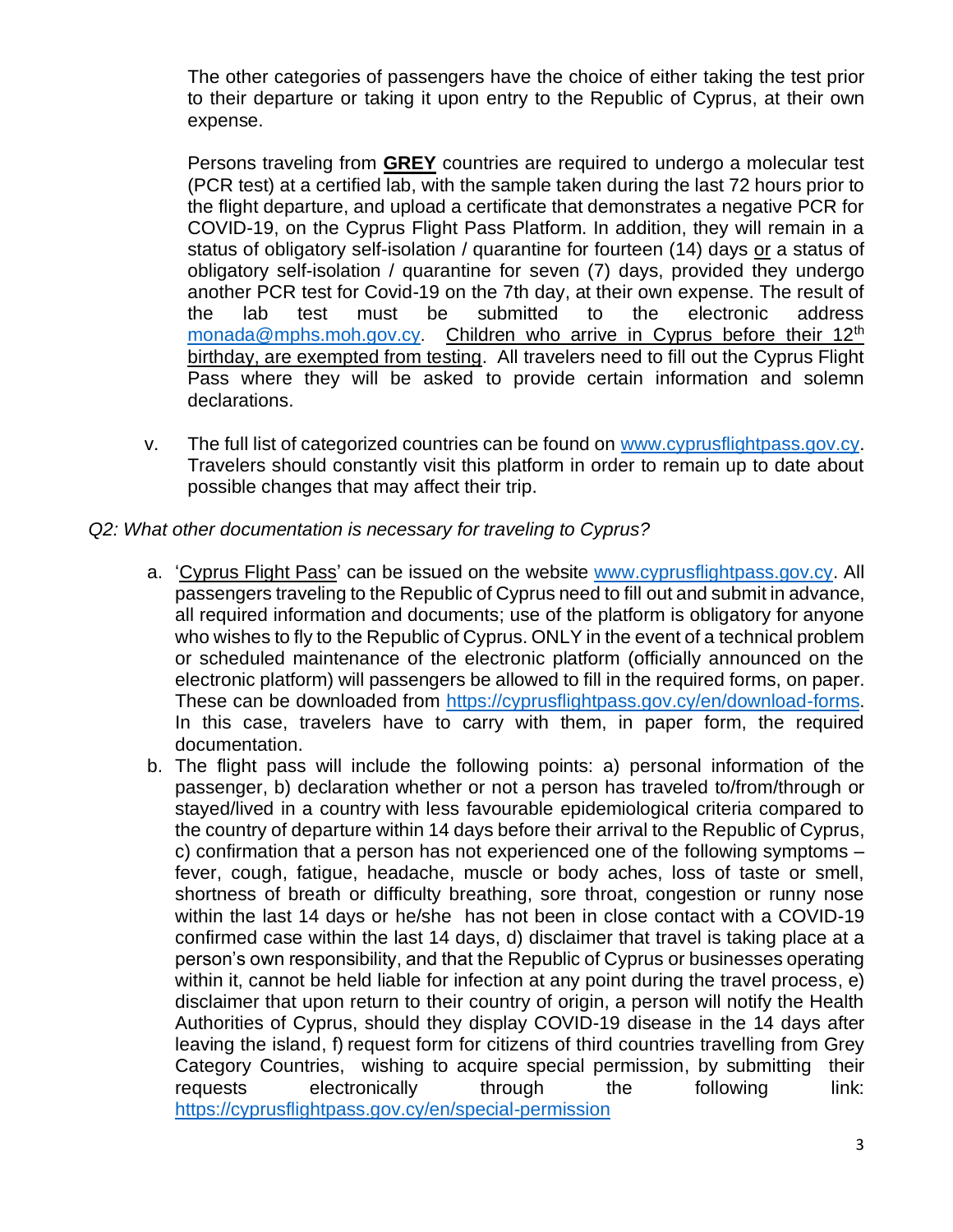c. Airlines will not permit passengers to board the aircraft and travel to the Republic of Cyprus without a Cyprus Flight Pass (however, checking the validity of the information included in the Cyprus Flight Pass by travelers is NOT an obligation of the airlines). Any travelers arriving to the Republic of Cyprus without a Cyprus Flight Pass, will be subject to a fine of 300 Euros.

# *Q3: What procedures are in place for persons who have been vaccinated for COVID-19?*

Vaccination is not a prerequisite for travel, however a vaccination certificate will be accepted as an additional facilitator for travel for persons traveling from ΕU member states, member countries of the European Economic Area (including Norway, Iceland and Lichtenstein), Armenia, Bahrain, Belarus, Canada, Egypt, Georgia, Israel, Jordan, Kuwait, Lebanon, Qatar, Russia, Saudi Arabia, Serbia, Switzerland, Ukraine, United Arab Emirates, United Kingdom, United States, China (including Hong Kong and Macau) and Gibraltar.

Cyprus considers as authorized for travel purposes, all vaccines which have been approved by the European Medicines Agency, and the vaccines Sputnik V, Sinopharm (BBIBP COVID-19), Sinovac, AstraZeneca-Covishield and AstraZeneca-SKBio .

Travelers who can prove that they have received all necessary doses of an authorized vaccine (see above), will not be required to undergo any tests to visit Cyprus, irrespective of colour-categorization of their country of departure. Moreover, they will not be placed in quarantine, even in the case when they are close contacts of a positive COVID-19 case. The above facilitation will be valid **from the date that both doses of a vaccine have been administered**, with the exception of the one dose vaccine Johnson and Johnson, where the facilitation will be valid two weeks after its administration.

Prior to travel, a copy of the vaccination certificate must be uploaded onto the Cyprus Flight Pass platform and certain vaccination details must also be provided. Verification of the certificate's authenticity, is the sole responsibility of border control services in the country of departure. The traveler is responsible and personally liable in the event of provision of untruthful information, and in such a case, will be subject to penalties upon arrival to Cyprus.

It should be noted that the Republic of Cyprus still reserves the right to randomly test any arriving flight. Moreover, all destination protocols need to be implemented and followed by everyone, including vaccinated travelers.

# *Q4: What procedures are in place for persons who are holders of an EU Digital Covid Certificate (EUDCC)?*

The following certificates are accepted as part of the EUDCC procedure:

a. Vaccination certificate (issued upon completion of a person's full vaccination program). Cyprus considers as authorized for travel, all vaccines which have been approved by the European Medicines Agency, and the vaccines Sputnik V, Sinopharm (BBIBP COVID-19), Sinovac, AstraZeneca-Covishield and AstraZeneca-SKBio.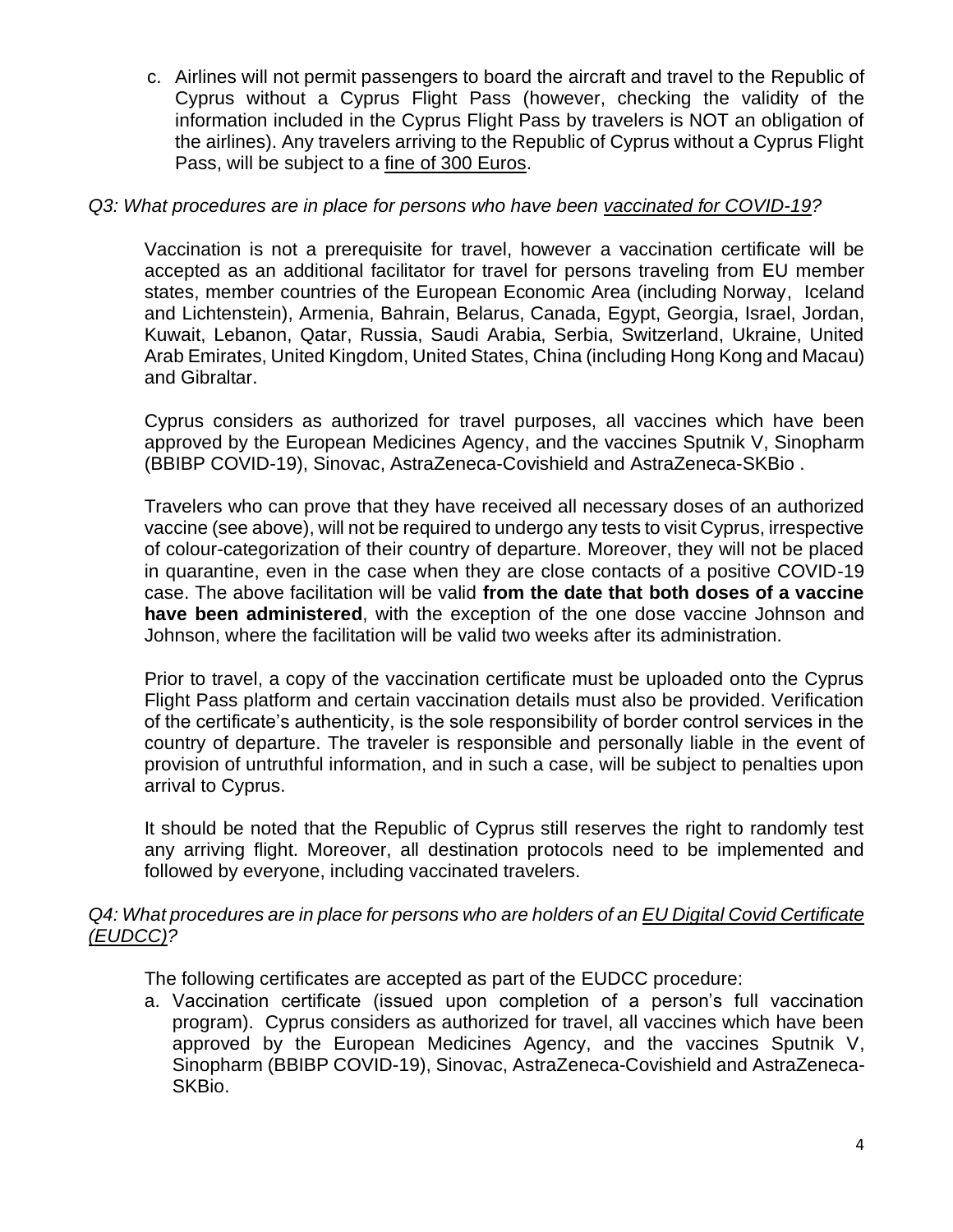- b. Negative PCR Covid test, with the sampling being carried out within 72h prior to departure.
- c. Covid recovery certificate (valid 14 days after testing positive and for a period of 180 days thereafter).
- d. Covid recovery certificate plus a single dose of an authorized vaccine (see above list).

Holders of a vaccination-based or recovery-based EUDCC will be exempt from any additional testing upon entering Cyprus, irrespective of colour categorization of their country of departure. Holders of a test-based EUDCC will need to follow the procedures explained in question 1 of the current document.

Between the  $1<sup>st</sup>$  of July 2021 and the  $15<sup>th</sup>$  of August 2021, use of EUDCC is not compulsory for travel from EU and European Economic Area countries (including Norway and Iceland). During this time, travel also remains possible by following the procedures mentioned earlier in this document.

Prior to travel, holders of an EUDCC need to fill out all required information on the Cyprus Flight Pass Platform (see question 2). The traveler is responsible and liable in the event of provision of untruthful information, and in such a case, will be subject to penalties upon arrival to Cyprus. Travelers may still be subject to random testing upon arrival and are still obliged to follow all destination protocols.

# *Q5: What criteria is taken into consideration by the Cyprus government, for the categorization of countries which do not feature on ECDC lists?*

In order to categorize the specific countries, a panel of experts considers amongst others, the same criteria used by ECDC for the production of the lists (cumulative 14 day impact per 100,000 population, positivity rate, testing rate, vaccination coverage, mortality rate, presence of variants of concern).

# **Travel protocols**

# *Q6: What protocols can be expected on airplanes?*

- a. Prior to boarding, travelers will need to show their 'Cyprus Flight Pass'
- b. Travelers' temperature may be tested prior to boarding
- c. Wearing masks is compulsory during the flight

# *Q7: What other protocols can be expected in Cyprus airports/port terminals?*

- a. Entrance or passage will only be allowed to travelers and staff
- b. Travelers will have their temperature tested ate the entrance of the terminal
- c. Wearing masks is compulsory in all areas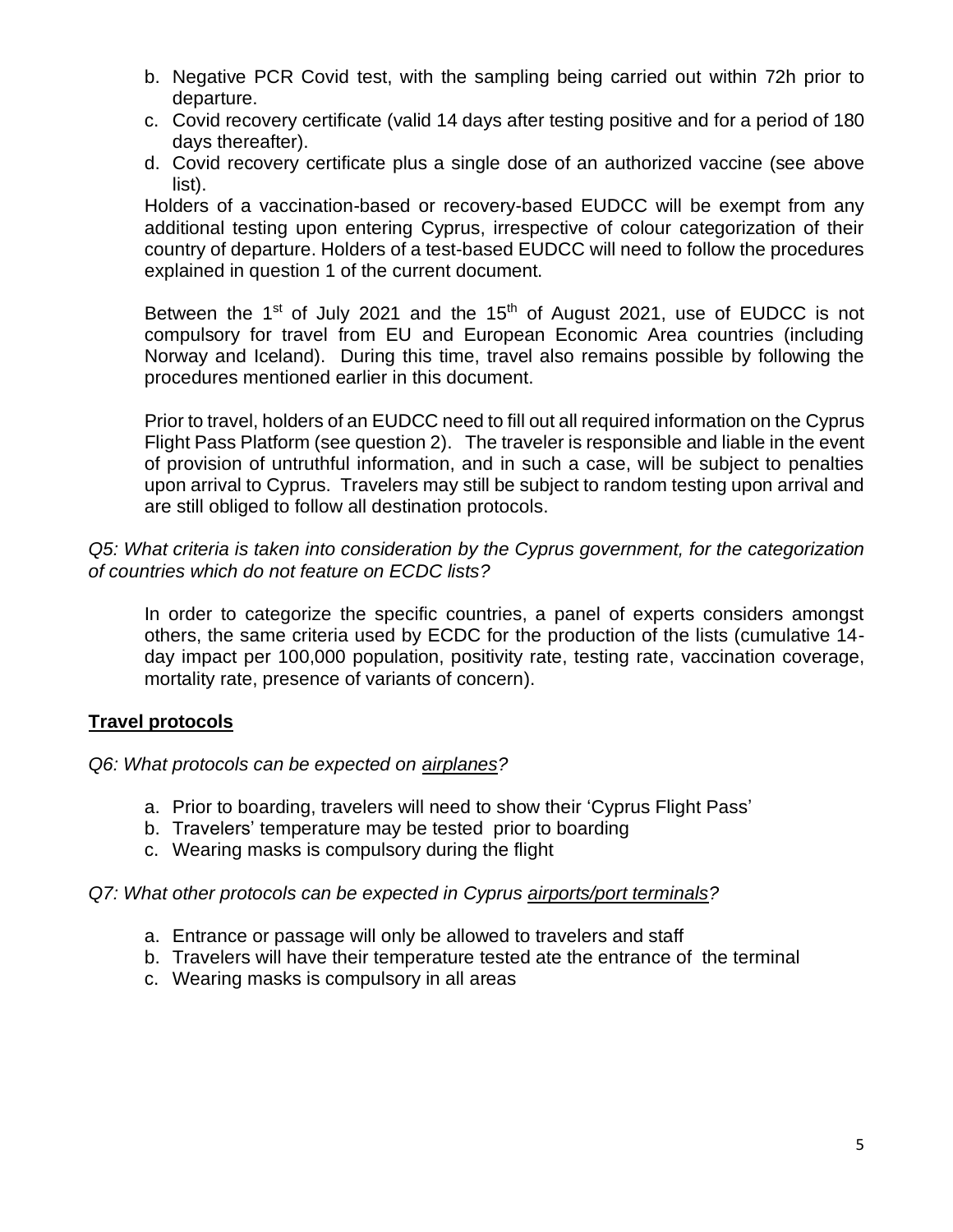#### **Movement within the destination**

*Q8: Are there any local restrictions on movement?*

There are no restrictions on movement.

To enjoy certain services across the destination, where a large number of people congregate, the Cyprus Flight Pass will need to be presented on the spot, in the event of a check by an authorized officer (for example in churches, conference venues, wedding venues, events venues, theatres, cinemas, shopping malls, museums, casinos, food and beverage venues, theme parks, children play areas, archaeological sites, mini cruises, etc.).

Along with the Cyprus Flight Pass, additional documents may be required as proof that travelers are not permanent residents of Cyprus e.g. a copy of the airline ticket and/or accommodation reservation. Therefore, travelers should at all times carry with them a copy of the aforementioned documents.

For movements within the destination, the Cyprus Flight Pass is valid for up to (and including) 7 days, from the date of arrival to Cyprus (date of arrival is considered as Day 1). From the 8<sup>th</sup> day after arrival, a local Safe Pass (proof of vaccination or recovery from COVID-19 or negative rapid antigen-test result or negative PCR test result) is necessary. A valid EU Digital COVID-19 Certificate is also sufficient for this purpose.

To facilitate the above procedure, rapid-antigen tests are available in a large number of clinical labs and pharmacies across the island and have a maximum cost ceiling of 10 Euros. Tests undertaken while in Cyprus are considered to be valid for 72 hours.

Places where the Cyprus Flight Pass or Safe Pass do not need to be presented include beaches, picnic sites, promenades, outdoor exercise areas and small shops (with a capacity of less than 10 persons).

# **Destination protocols**

*Q9: Are there any general safety protocols that will apply?*

- a. Enhanced health, safety and hygiene protocols have been devised for all hospitality establishments, and extensive training of staff has taken place prior to the destination opening for visitors.
- b. Physical distancing measures are followed, so that people who do not belong to the same travel group maintain a reasonable distance from each other (the minimum area occupied per person should be 2 sq. meters outdoors, and 3 sq. meters indoors).
- c. Adequate ventilation provisions are undertaken for all public indoor areas, so that apart from air conditioning there will be regular input of fresh air.
- d. Antibacterial gel/liquid is available in all establishments, at entrances, reception areas, lounges, public toilets, lifts etc.
- e. Use of masks is compulsory in all indoor areas (taxis, buses, diving/safari jeeps, lifts, theatres, malls, etc.) and outdoor public places. Areas (restaurants, coffee-shops, bars, snack-bars, lobby bars, etc.) where people are seated whilst consuming food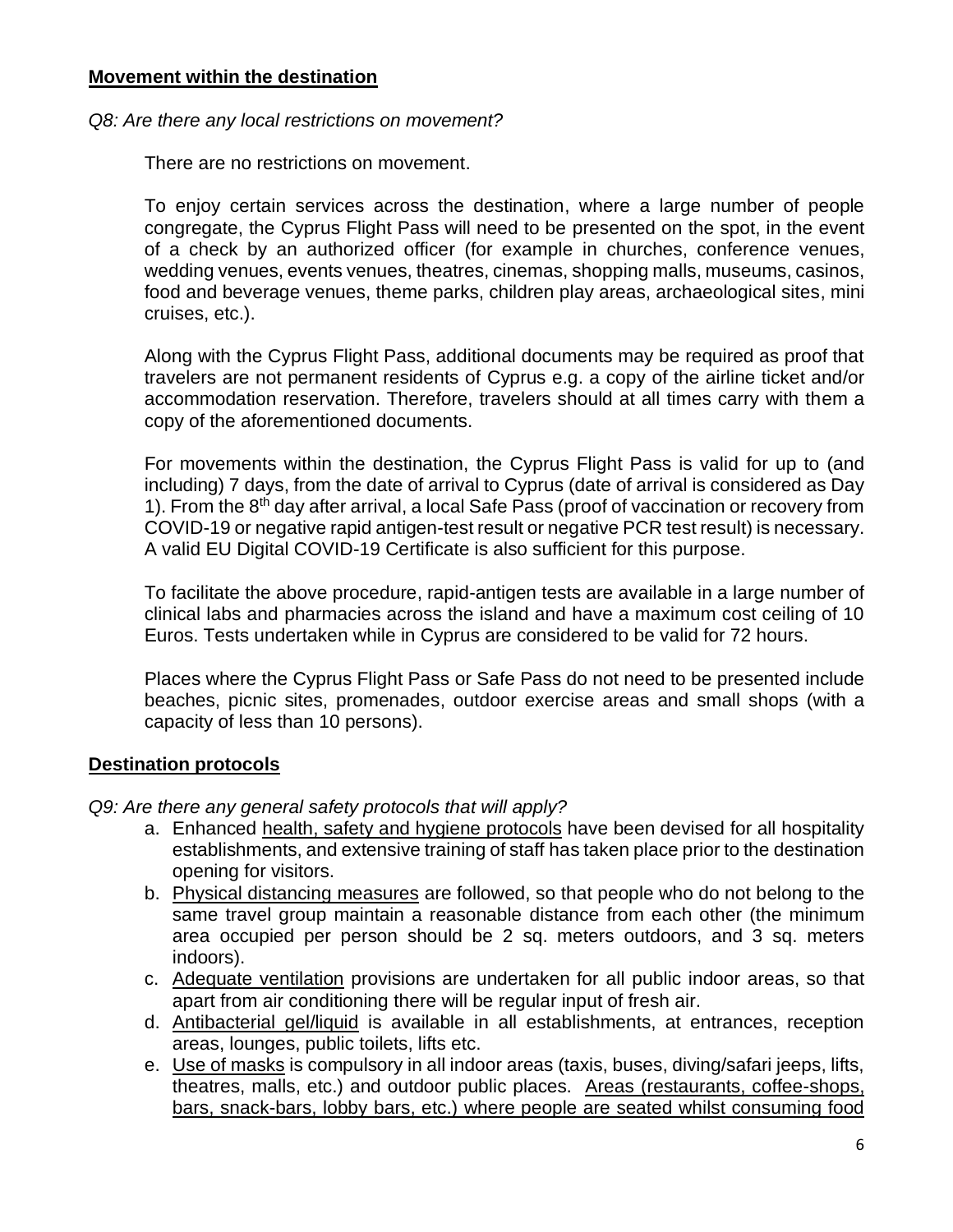and beverage are excluded from this provision. Also exempted are beaches, swimming pools and instances where persons are exercising. In any case, travelers should always consult the Visit Cyprus website for the latest information on this matter, as procedures may change at short notice.

# *Q10: Buses/rental vehicles/taxis/diving and safari jeeps*

- a. Frequent ventilation and disinfection of buses
- b. Disinfection of rental vehicles after their return (including keys)
- c. Disinfection of all high frequency touch areas after every route, for taxis and diving/safari jeeps (door handles, seats etc.)
- d. Capacity of tour buses is allowed at 100%

# *Q11: Archaeological sites, museums, theme parks, mini cruises, diving sites, water sports*

Frequent disinfection of high frequency touch areas (artifacts, touch screens, rides, door handles, seats, diving equipment, water sports equipment etc.)

# *Q12: Swimming pools, beaches and water parks*

- a. Disinfection of sun beds, umbrellas and personal safe boxes after every use
- b. Distance of 4m between umbrellas and 2m between sunbeds of persons not belonging to the same group
- c. Physical distancing does not apply to lifeguards who are called into urgent life-saving action

# *Q13: Accommodation establishments*

- a. Use of masks and carrying out of appropriate hand hygiene, for all front-of-house staff; for housekeeping staff gloves are also compulsory
- b. Dispersion of guests at 'group check-in'
- c. Rooms will not be allocated to new arrivals, unless enough time has passed since the previous occupants left, for appropriate cleaning, disinfection and aeriation
- d. Disinfection of room keys/cards after every departure
- e. Where food or drink is displayed on self-service stations, appropriate sneeze guards or face masks are availed, and hand disinfection stations are installed; alternatively, items could be served directly by the staff
- f. The minimum area occupied between persons not belonging to the same party, is 2 square meters outdoors, and 3 square meters indoors.

# *Q14: Restaurants, bars, cafes, pubs and night clubs*

- a. Use of masks and carrying out of appropriate hand hygiene, for all back-of-house and front-of-house staff
- b. The maximum party size is set at 10 persons per table. In any case, travelers should always consult the Visit Cyprus website for the latest information on this matter, as procedures are likely to change at very short notice.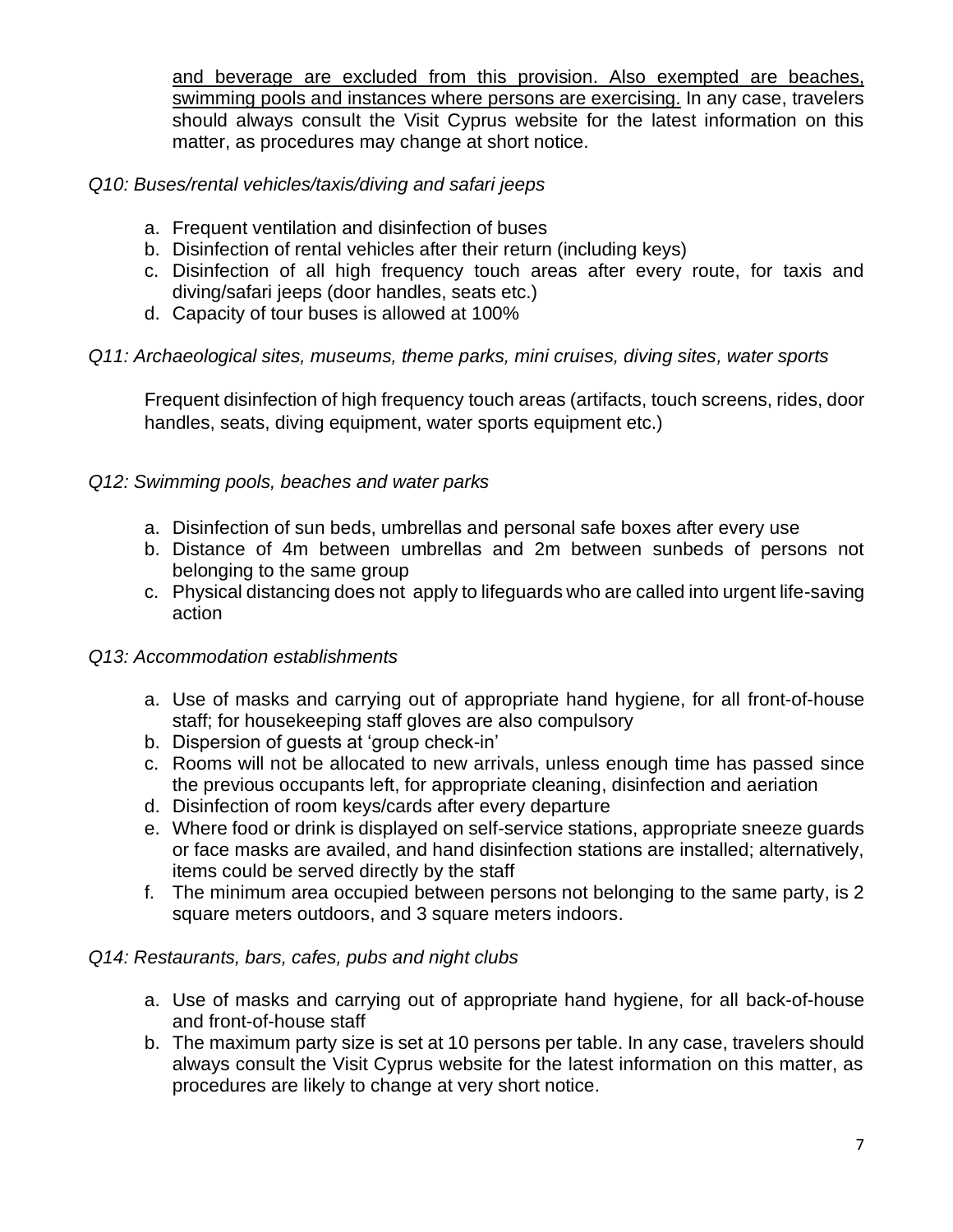- c. The minimum area occupied between persons not belonging to the same party is 2 square meters
- d. Menus are disinfected after every use, unless they are disposable; alternatively they will be displayed at various communal points of the establishment, or made available digitally
- e. Guests are encouraged to pay by card and not by cash
- f. Disinfection of all touch points is carried out after each use e.g. chairs, tables, salt/pepper mills, sauce bottles, electronic payment machines etc.
- g. An information sheet is made available at the entrance, displaying the maximum number of guests allowed in place at any given time

# **Testing and quarantine procedures at the destination**

# *Q15: Is random testing going to be done at destination level?*

Entire flights are randomly asked to undergo a COVID-19 test upon arrival, irrespective of where they flew from. Children who arrive in Cyprus before their 12<sup>th</sup> birthday, are exempted. The cost in such cases is borne by the Cyprus government.

# *Q16: How will we deal with travelers who test positive during their stay in Cyprus? What happens to their close contacts? Who will cover the cost of hospitalization and treatment?*

- a. The Cyprus government is committed to taking care of all travelers who test positive for coronavirus during their stay, as well as their close contacts. The government will transfer these persons to separate facilities, covering the cost of lodging, food, drink, and medication; the traveler will only need to bear the cost of their airport transfer and repatriation flight, in collaboration with their agent and/or airline. Using separate facilities will not only ensure that patients are properly taken care of, but it will also provide peace of mind to other travelers, that their accommodation establishment is free of COVID-19. Should an establishment be found to host a person who has tested positive for coronavirus, it will thus not be ordered into a 14-day quarantine.
- b. More specifically, a COVID-19 hospital with a surplus of available beds and intensive care units equipped with respirators has been made available exclusively for travelers who test positive for coronavirus.
- c. In addition, 300 rooms in dedicated quarantine-hotels are available for persons deemed as close contacts of persons who test positive for coronavirus, and these can be increased at very short notice if required.